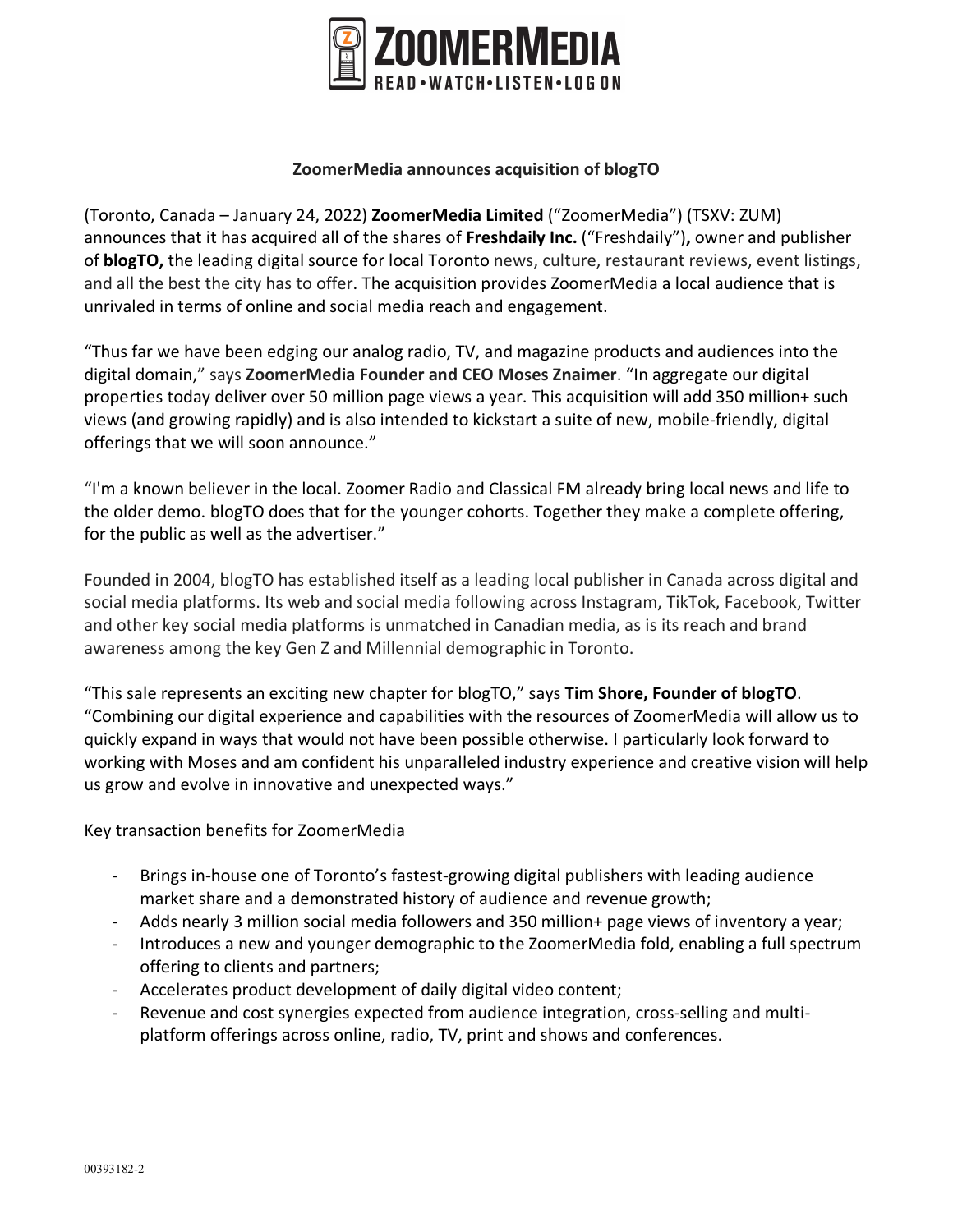

## **About ZoomerMedia Limited (TSXV: ZUM)**

Founded in 2008 by Moses Znaimer (Citytv, CP24, MuchMusic, Bravo! etc.), ZoomerMedia is Canada's leading diversified multimedia company devoted to creating content, services and experiences for Canada's largest demographic - "Zoomers" or the 17.2 million Canadians aged 45plus - on all platforms: television, radio, print, digital, and live events. ZoomerMedia's television properties include VisionTV, Canada's only multi-faith specialty television service available in 8 million homes; ONETV: The Exercise and Entertainment Channel with fitness programs to work out and dramas, soaps and popular movies to wind down; JoyTV in Vancouver, Victoria, Surrey and the Fraser Valley; and FAITHTV, the Nation's Faith Station. ZoomerMedia also operates TVL Channel 5, a linear television channel guide available to Rogers subscribers in Ontario and New Brunswick. ZoomerMedia's radio properties include The New Classical FM (96.3 FM in the Greater Toronto Area/103.1FM in Eastern Ontario/102.9FM in Southern Georgian Bay), English Canada's only commercial all-classical music radio service; and Zoomer Radio (AM740 and 96.7FM in Downtown Toronto), playing The Original Greatest Hits. ZoomerMedia also publishes ZOOMER Magazine, the largest paid circulation magazine in Canada for the mature market, everythingzoomer.com - Canada's leading provider of online content targeting the 45plus demographic, On The Bay Magazine, a regional lifestyle magazine published quarterly for the 20 towns and villages of Southern Georgian Bay, Ontario, and TONIC magazine, a freely-distributed Toronto health and wellness magazine published six times a year. ZoomerMedia's tradeshow and conference division operates the Toronto and Vancouver ZoomerShow, Canada's largest annual lifestyle expos and consumer shows for the 45plus, and produces Moses Znaimer's 3-day ideaCity conference. Both ZoomerMedia and CARP are located in The ZoomerPlex, a 2.6-acre state-of-the-art production and live event complex in Toronto's Liberty Village. For more information, visit zoomermedia.ca.

### **About Freshdaily Inc.**

Freshdaily Inc. is the owner and publisher of blogTO. Founded in 2004 by Tim Shore, blogTO has established itself as a leading digital media brand in Canada and a popular source for info about local news, culture, restaurants and things to do in Toronto. In 2021, the site realized more than 350 million page views and reached over 6 million users a month. blogTO has one of the most popular Canadian media accounts on TikTok with over 360,000 followers and more than 2.5 million followers across other key social media platforms. The company is based in Toronto.

### **Media contact:**

Leanne Wright Senior VP, Communications ZoomerMedia Limited +1 416-886-6873 leanne@zoomer.ca

# *Neither TSX Venture Exchange nor its Regulation Services Provider (as that term is defined in policies of the TSX Venture Exchange) accepts responsibility for the adequacy or accuracy of this release.*

Cautionary Note Regarding Forward-looking Statements